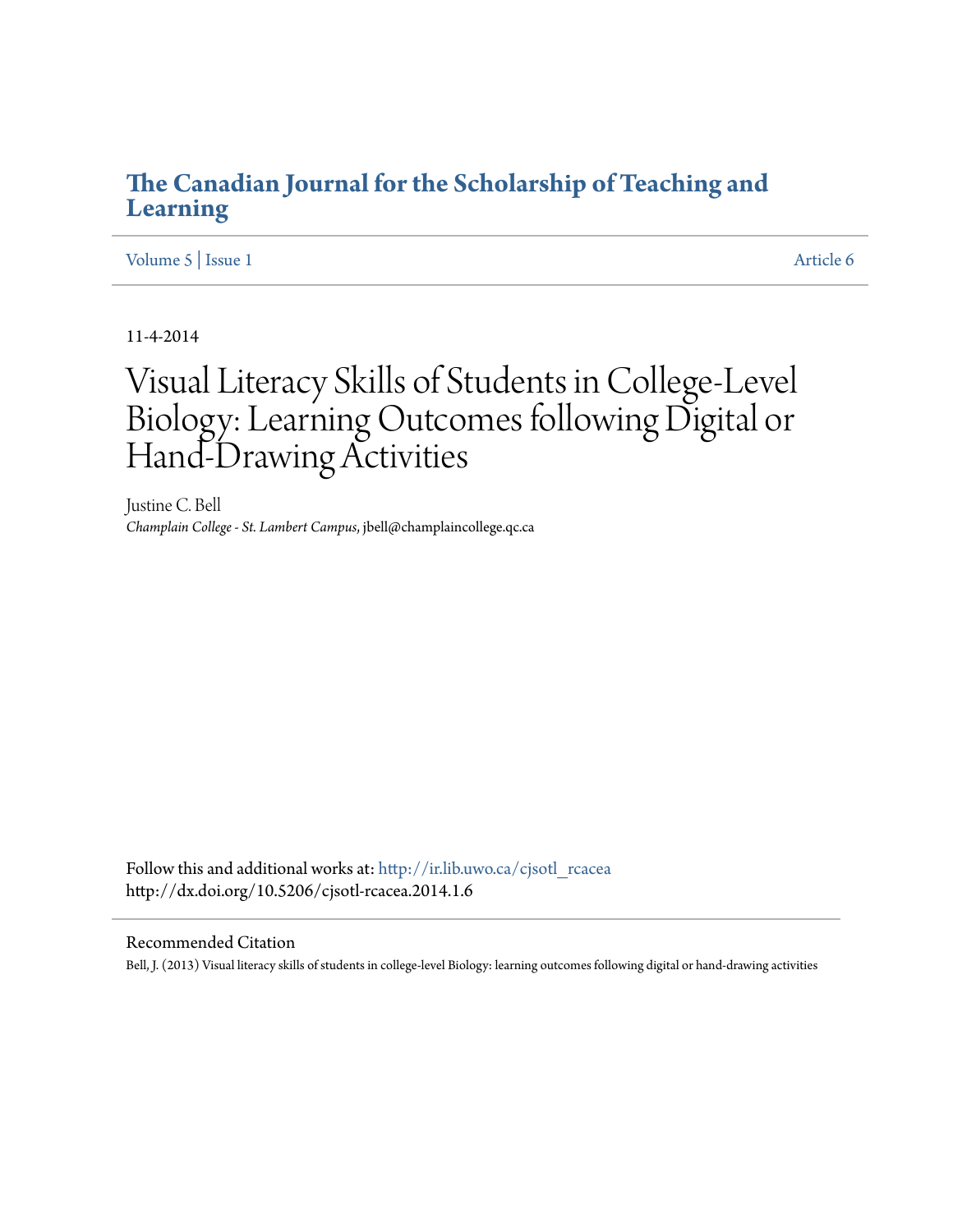## Visual Literacy Skills of Students in College-Level Biology: Learning Outcomes following Digital or Hand-Drawing Activities

#### **Abstract**

To test the claim that digital learning tools enhance the acquisition of visual literacy in this generation of biology students, a learning intervention was carried out with 33 students enrolled in an introductory college biology course. This study compared learning outcomes following two types of learning tools: a traditional drawing activity, or a learning activity on a computer. The sample was divided into two random groups. In the first intervention students learned how to draw and label a cell. Group 1 learned the material by computer and Group 2 learned the material by hand drawing. In the second intervention, students learned how to draw the phases of mitosis, and the two groups were inverted. After each learning activity, students were given a quiz, and were also asked to self-evaluate their performance in an attempt to measure their level of metacognition. At the end of the study, participants were asked to fill out a questionnaire that was used to measure the level of task engagement the students felt towards the two types of learning activities. The students who learned the material by drawing had a significantly higher average grade on the associated quiz compared to that of those who learned the material by computer. There were no other significant differences in learning outcomes between the two groups. This study provides evidence that drawing by hand is beneficial for learning biological images compared to learning the same material on a computer.

Afin de vérifier le bien-fondé de l'assertion voulant que les outils d'apprentissage numériques renforcent l'acquisition de la littératie visuelle parmi la génération présente d'étudiants en biologie, une intervention d'apprentissage a été effectuée auprès de 33 étudiants inscrits dans un cours collégial d'introduction à la biologie. Cette étude compare les résultats d'apprentissage suite à l'utilisation de deux types d'outils d'apprentissage : une activité de dessin traditionnel ou une activité d'apprentissage par ordinateur. L'échantillon a été divisé en deux groupes formés au hasard. Au cours de la première intervention, les étudiants ont appris à dessiner et à caractériser une cellule. Le groupe 1 a appris la matière par ordinateur et le groupe 2 l'a apprise en faisant les dessins à la main. Au cours de la seconde intervention, les étudiants ont appris à dessiner les phases de la division cellulaire (mitose) et la manière dont les deux groupes ont appris cette matière a été inversée. Après chaque activité d'apprentissage, les étudiants ont subi un test de contrôle et on leur a également demandé d'auto-évaluer leurs résultats pour tenter de mesurer leur niveau de métacognition. À la conclusion de l'étude, on a demandé aux participants de remplir un questionnaire qui a été utilisé pour mesurer le niveau de participation à la tâche perçu par les étudiants par rapport aux deux types d'activités d'apprentissage. Les étudiants qui avaient appris la matière en dessinant ont obtenu une note moyenne considérablement plus élevée à leur test de contrôle que ceux qui avaient appris la matière par ordinateur. Il n'y a eu aucune autre différence significative dans les résultats d'apprentissage entre les deux groupes. Cette étude fournit la preuve que le fait de dessiner à la main est bénéfique pour apprendre des images de biologie par rapport à l'apprentissage par ordinateur de la même matière.

#### **Keywords**

biology, college, visual literacy, digital, drawing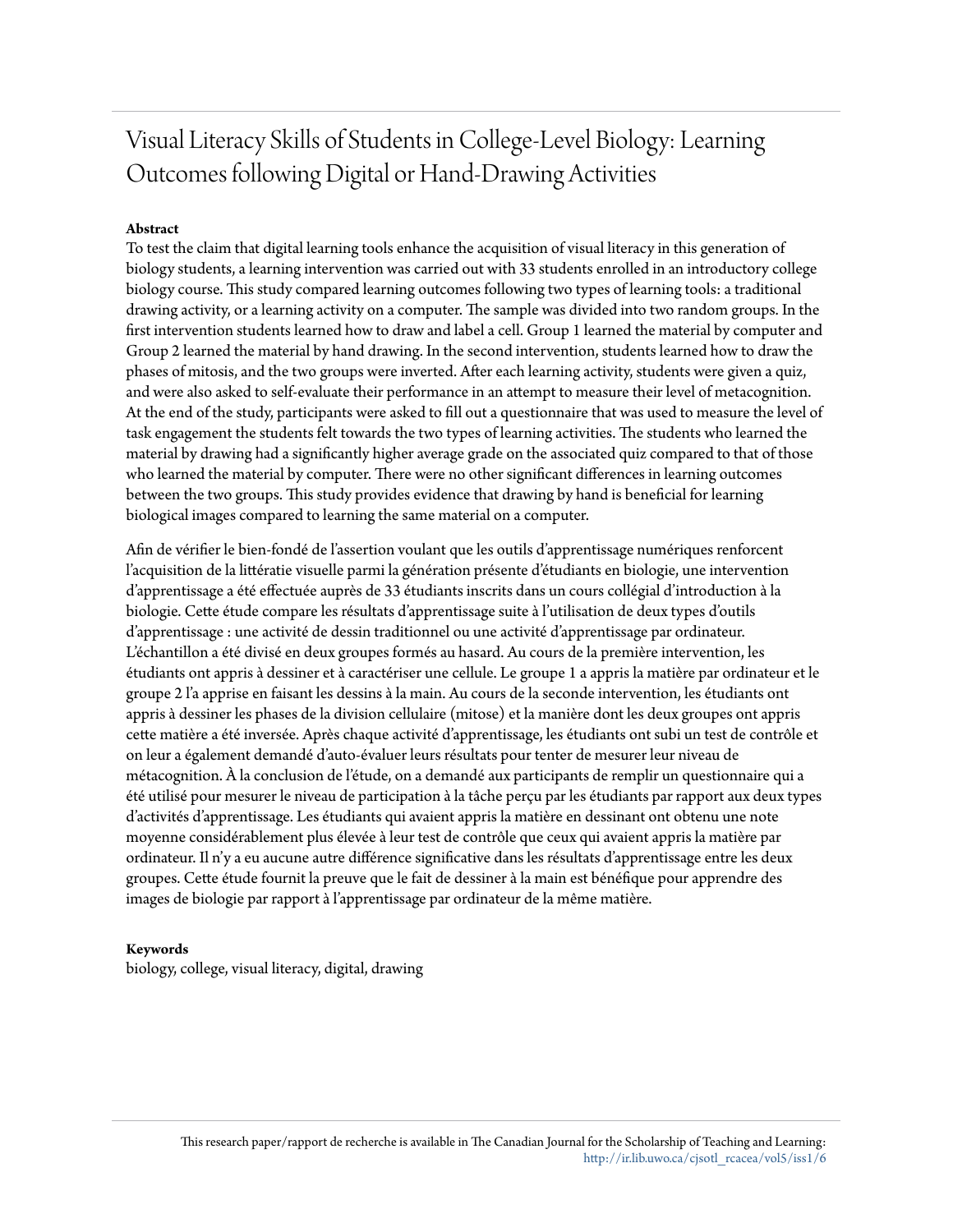#### **Cover Page Footnote**

With thanks to Steve Taylor and Peter Woodruff (Champlain College- Saint Lambert (retired)) for assistance in data collection, Caroline Hanrahan (Vanier College) for supervising the Master's thesis on which this paper is based, and Champlain College for support.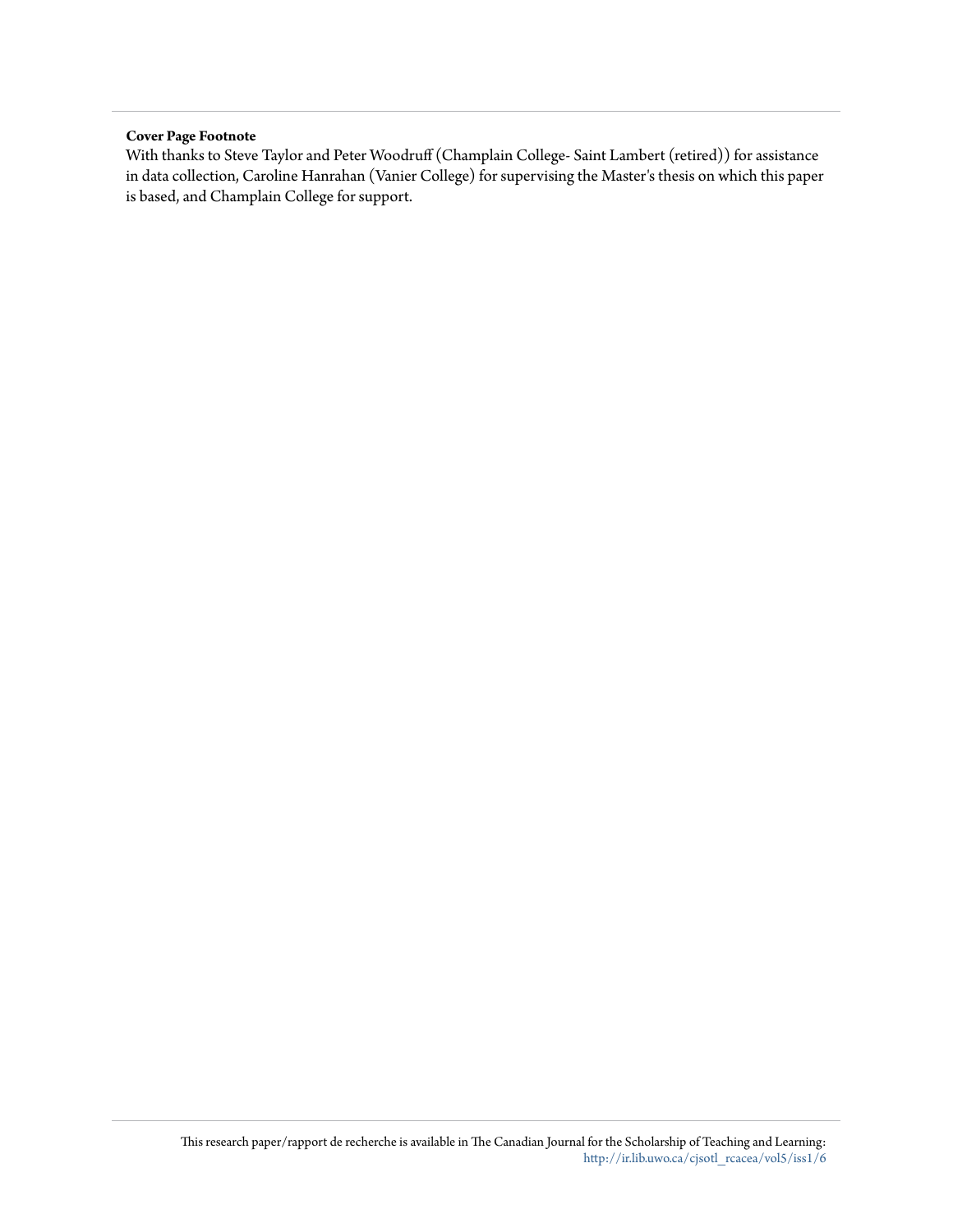Visual literacy is the ability to communicate knowledge through imagery. Biology is the most visual of the sciences and has a long history of the use of imagery for defining and linking concepts in living systems. In the digital age, bioinformatics has radically expanded the importance of imagery in biology because the massive amounts of data can only be conceptualized using a visual format. For example, 3D protein imaging has changed our way of learning about protein structure because students can now easily interact with the image (White, Kahriman, Luberice, & Idleh, 2010). Something that was very abstract can now be seen to have a shape that can be more easily related to its function. It is thus very important for biology students to be able to interpret, use and create images using conventional and  $21<sup>st</sup>$  century media. In other words, students must become visually literate (Santas & Eaker, 2009). Seely Brown (2002) defines visual literacy in the current generation as "a screen language"; that is, to be a literate member of society in the digital age, one has to be able to access and interpret visual media.

 Different learning styles and different media exposure define the form of visual literacy, which in turn affects the social construction of knowledge (Prensky, 2001a). Since the cognitive structures of teachers and students have generally developed within different media, it is possible that there is a mismatch between the teacher's expectations for learning outcomes, and the students' understanding of what learning is expected from them. This problem is outlined by Prensky (2001) who coined the term, "Digital Natives" to refer to people who were brought up immersed in digital media, which has a high emphasis on visual representations of information, and "Digital Immigrants" to refer to people who have had to adapt to using digital media, and have learned to acquire information through text.

However, an empirical study by Brumberger (2011) examining student interpretation of visual material refutes the argument that Digital Natives have any particular skill in visual literacy. Her study demonstrates that so called Digital Natives are, in fact, not particularly adept at visual communication, and that they need to be taught how to interpret visual images. There seems to be some controversy as to the degree to which students should be taught using the newer digital tools versus the more traditional instruction of drawing and writing. Kozma (1991) expressed the concern that the computer makes short cuts in the route to cognition, whereas with traditional drawing methods the transformational operations are the responsibility of the learner.

The emerging field of embodied cognition posits that haptic (exploratory movement) information is involved in shaping the brain's cognitive structures; that is, the way in which one moves his/her body shapes the way one thinks (Lakoff & Johnson, 1999). For example, Mangen & Velay (2011) propose that writing by hand promotes learning because there is direct interaction between the hand movements and the visual information received by the brain, whereas typing hinders cognitive links because it splits attention between the hand movements with the keyboard or mouse and the visual information from the screen. One of the earliest papers in this field, by Hulme (1979), demonstrated that children learn abstract figures better when tracing them by hand. In simple terms, the eye has to see what the hand is doing in order to properly integrate the two sources of information. Based on this theory, there is a growing movement to promote explicit teaching of visual literacy to science students through drawing (Ainsworth, Prain & Tytler, 2011).

In spite of the growing acknowledgment of the importance of linking movement with cognition, there are now many software-imaging applications available for learning about biological structures and concepts. Some are open source software, and many are only available commercially, associated with the marketing of textbooks, and protected by copyright. Many educators assume that these digital tools will enhance student engagement and improve comprehension.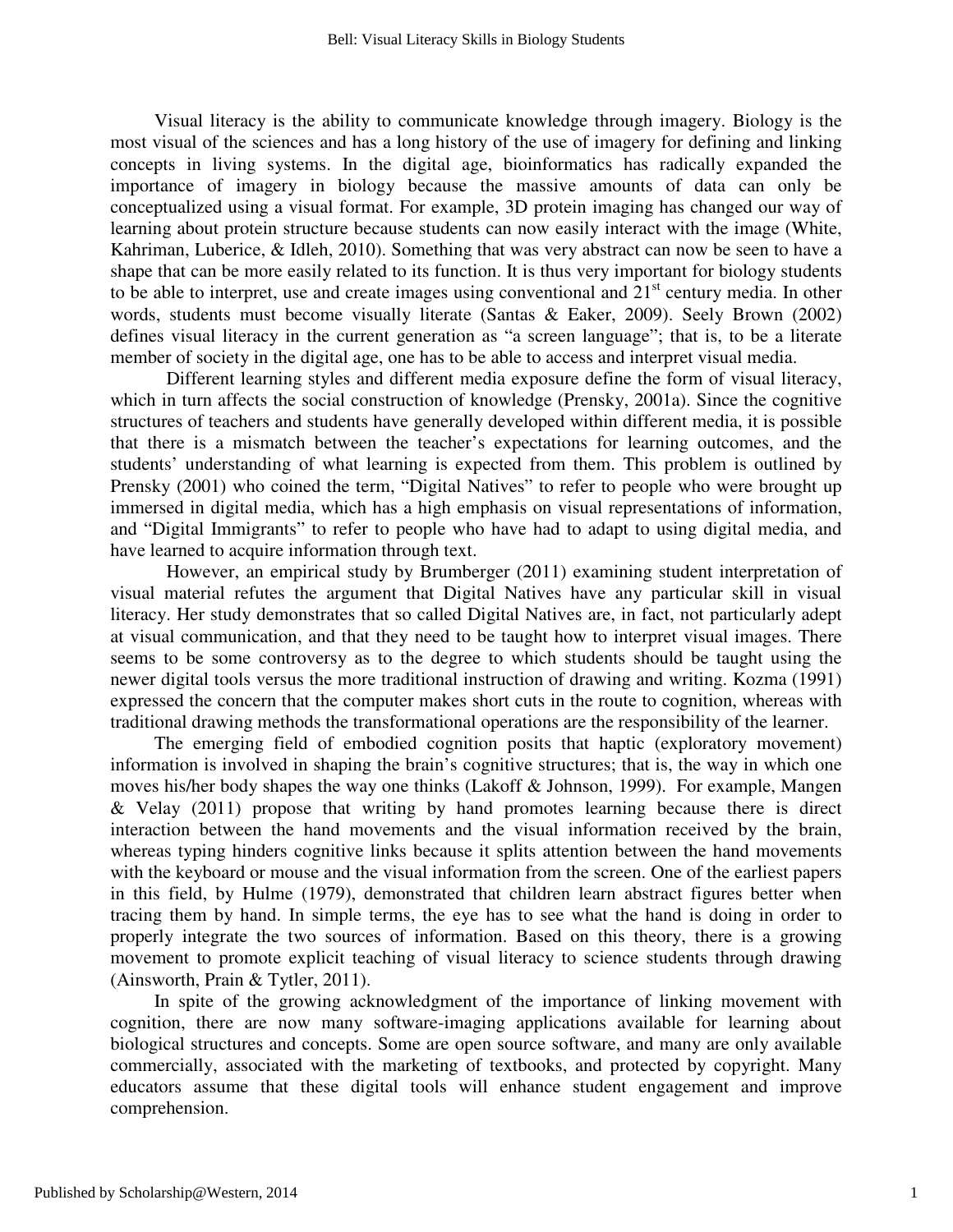We know of no study that directly compared how learning using digital tools versus learning the same material through the traditional means of guided drawing can affect visual learning the same material through the traditional means of guided drawing<br>literacy learning outcomes. In a biology taxonomy class, Strain & Chmielewski traditional versus computer-assisted visual learning on measures of student satisfaction only. In that study students classified trees using traditional classification methods or using a computer application called Conifer ID. This study was different from the present study as it was not applying haptic communication. White, Kahriman, Luberice, and Idleh (2010) (2010) compared learning outcomes for the topic of protein structure using a lecture-only and a lecture plus protein imaging activity platform, but again, this study did not examine the effect of haptic communication. Our study seeks to address this deficit by comparing visual literacy learning outcomes between two instructional tools used for a learning activi in biology. The question being addressed is whether, for students enrolled in a college level biology course, the use of digital technology as a learning activity improves the learning outcomes for drawing and labelling biological structures, when compared to traditional drawing activities for learning biological structures. In our study, one group used digital technology to learn how to label and assign functions to biological structures within the cell. The other used guided drawing to learn about those same biological structures. The learning outcomes used guided drawing to learn about those same biological structures. The learning outcomes evaluated included content knowledge, the ability to self-evaluate [an aspect of metacognition (Taylor, 1999)], and task engagement [an aspect of motivation (Pintrich & Schunk, 1996 fform, but again, this study did not examine the effect of haptic<br>study seeks to address this deficit by comparing visual literacy learning<br>p instructional tools used for a learning activity that develops visual literacy in biology. The question being addressed is whether, for students enrolled in a college level<br>biology course, the use of digital technology as a learning activity improves the learning<br>outcomes for drawing and labelling bi learning using digital tools versus<br>f guided drawing can affect visual<br>in & Chmielewski (2010) compared , but again, this study did not examine the effect of haptic seeks to address this deficit by comparing visual literacy learning uctional tools used for a learning activity that develops visual literacy eeing addressed is metacognition 1996)].

#### **Methods**

This study used a randomized, cross-over, comparative research design in an attempt to determine if there were any significant differences in the visual literacy learning outcomes of determine if there were any significant differences in the visual literacy learning outcomes of students enrolled in a college level biology course who used digital activities on a computer for learning, when compared to the outcomes of students who used traditional drawing activities for learning.



*Figure 1*. Digital activity for Topic 1: Learning to draw a cell. This slide (slide 2 of 14) shows the first 3 actions of 17-action sequence. (The hand-drawing activity is identical except that students first 3 actions of 17-action sequence. (The hand-drawing activity is identical except that students have to re-draw the structure themselves.)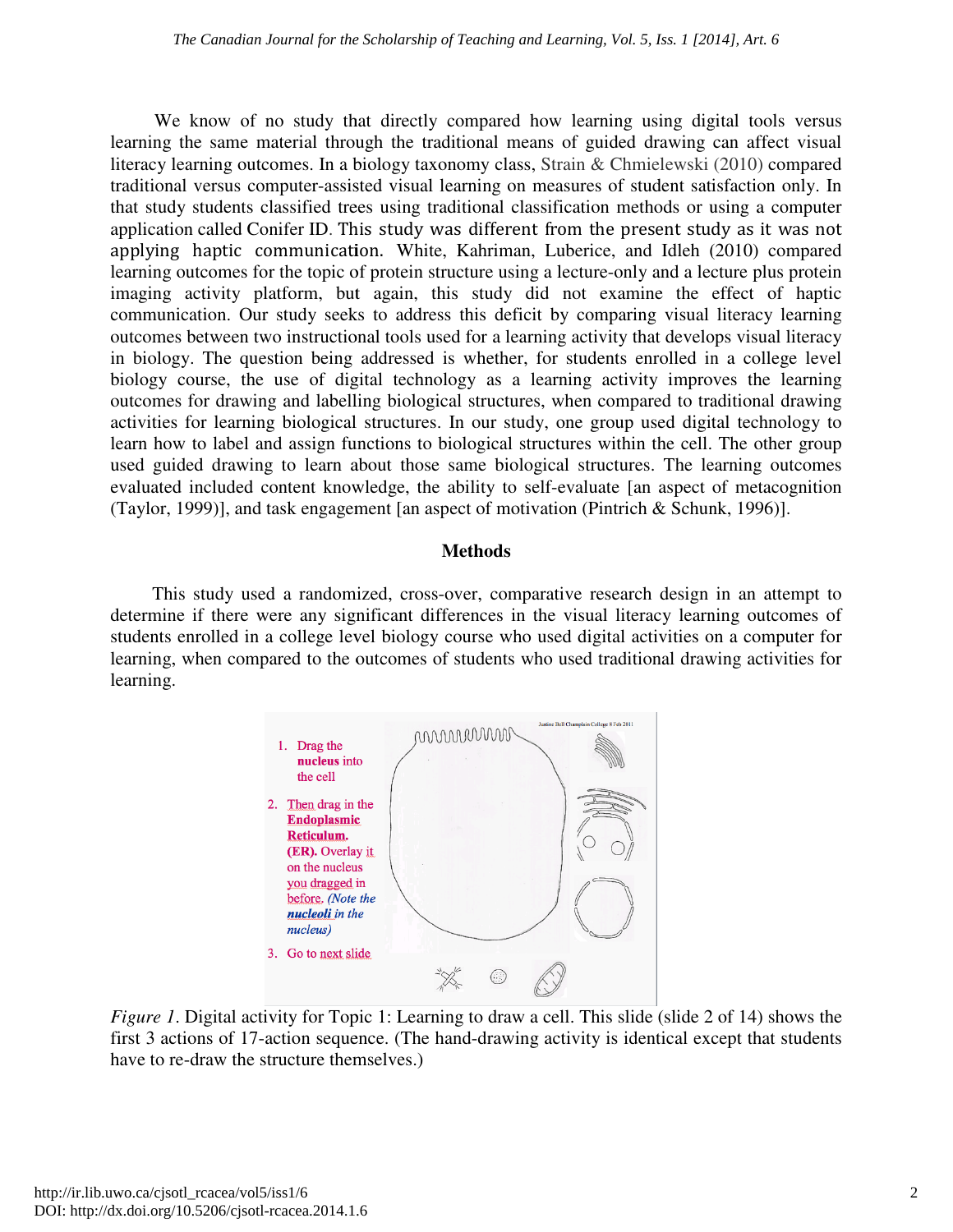The digital activity consisted of a PowerPoint that students worked with in editing mode. The PowerPoint was interactive and provided feedback to the students because as the students worked in editing mode following step-by-step instructions, they were able to label structures or identify and drag structures into their correct position (see Figure 1). A corrected slide would follow the slide that the students had edited for themselves. On the last slide, students were instructed to play the slide show. The slide show was animated, such that structures would appear one by one, in the positions to which they had been dragged, followed by the slide with the correct version. Students could either self-correct while in editing mode, or wait until they had played the slide show to compare their attempt with the correct version. The students could carry out this exercise as many times as they pleased. The images in the PowerPoint were scanned hand drawings in order to teach the students the correct stylistic conventions for drawing biological structures. PowerPoint was chosen as the vehicle of instruction, as most students were very familiar with this software and they were able to use it easily.

The digital activity was interactive in the sense that the students could follow instructions and put their responses into the activity, and then receive instant feedback by comparing their responses to the correct answer. This process is different from copying a drawing as in a traditional learning approach, because, with this digital exercise, the students created the image first, and then compared it to the correct image, where the salient features were animated in order to bring attention to them. In a traditional drawing exercise, the student copies a drawing but may not be shown how their drawing differs from the original.

The traditional drawing activity consisted of exactly the same sequence of images as the digital activity, but presented on paper, with spaces for students to copy drawings and label structures. The students followed the same step-by-step sequence of images as used in the digital activity. Although students could get feedback through self-assessment by comparing their drawing to the original, there was no animation, and it would have been more laborious for the student to go back and change their drawing rather than to simply re-drag or re-type an entry as was the case in the digital activity. In both the digital and drawing exercises, students were given a rubric (based on content, style, clarity and presentation) that defined how their drawing would be assessed.

Participants in this study were recruited from a convenience sample of pre-university science program students enrolled in an introductory biology course in an English CEGEP (from the French: Collège d'enseignement général et professionel - a Community College of General and Vocational Education) in Quebec. The class had 39 students. Of these, 33 students agreed to participate in the study: twenty-seven males and four females, who were all between the ages of 18 and 21. The study design attempted to control for several possible confounding variables such as age, mother tongue, attitudes towards learning biology, experience with computing and drawing. This was done by conducting a survey at the beginning of the study. The survey included questions about learning style taken from an online survey created by Fleming and Mills (1992, 2009) (with permission: copyright is held by Neil D. Fleming, Christchurch, New Zealand). Fleming and Mills questions follow VARK (Visual –Auditory – Read/Write – Kinaesthetic), adapted from the Fernald VAK model that was developed in the 1920s.

As detailed in Table 1, after an introduction of the theory to all the students, the two randomly created groups each used one of the two different instructional approaches to carry out the learning activity to study the same topic. The first topic was: labelling the structures in an animal cell. For this first topic, Group 1 used a digital instructional tool on a computer, while Group 2 used a traditional drawing instructional tool. Following the learning activity, the students were given a formative assessment (Quiz 1) to assess their ability to draw and label an animal cell.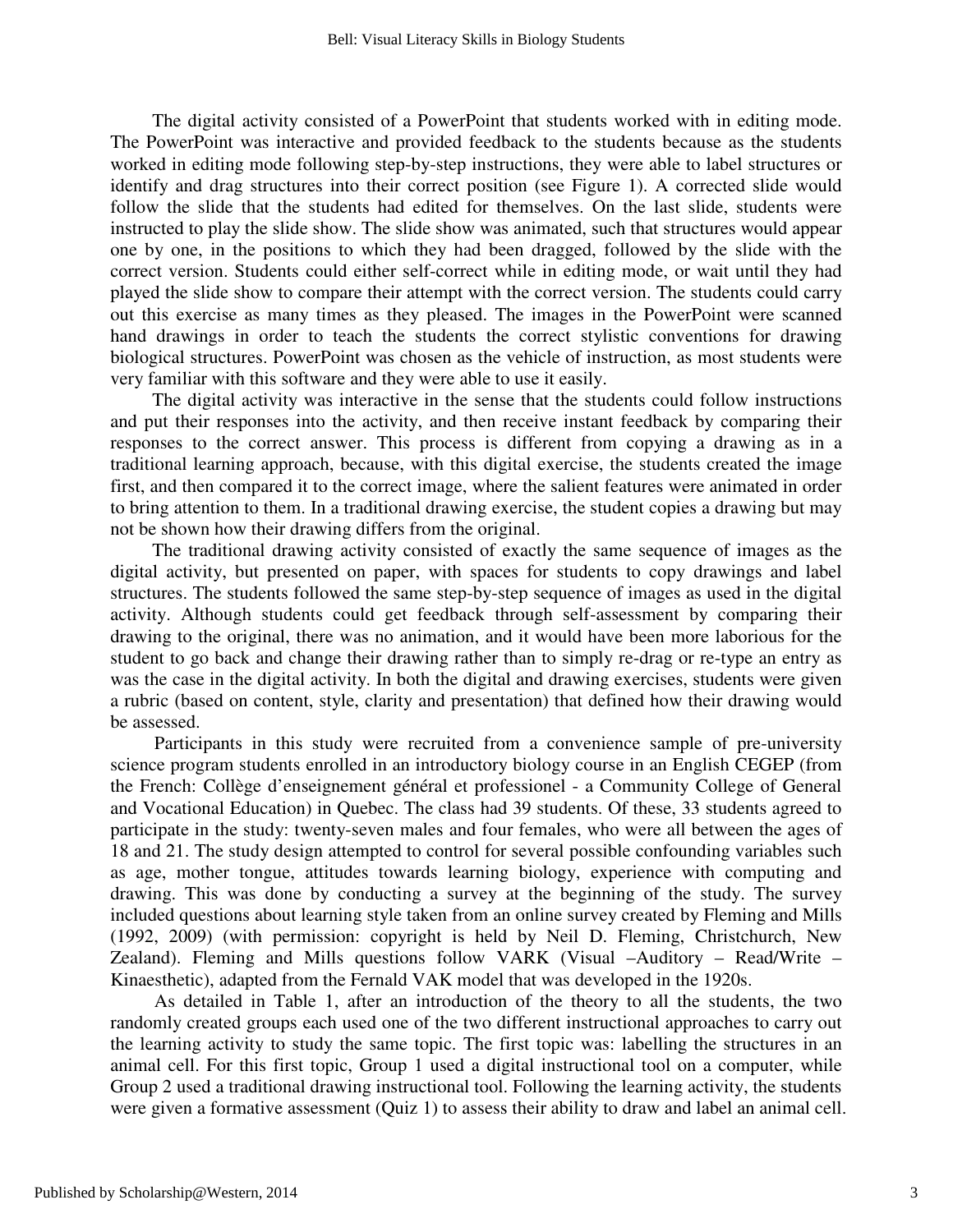This formative assessment was corrected but did not contribute to the final grade for the course. Students were also asked to self-evaluate their performance on the quiz. At a later date in the course, the intervention was repeated for another, similar and equivalent topic. The second topic was: learning the phases of mitosis (cell division) in an animal cell. For this second topic, Group 1 used a traditional drawing instructional tool, and Group 2 used the digital instructional tool. Students were then given a quiz (Quiz 2) so that their ability to draw and label a phase of mitosis could be assessed. They were again asked to self-evaluate.

The cross-over design ensured that both groups had a chance to take part in both the digital and hand drawing activities. This meant that one group would not have an unfair advantage over the other on the final grade of the course. This crossover design also controlled for differences between the two groups and allowed the students to make comparisons between their experiences of the two types of instructional tools.

Table 1

| Learning<br><b>Topic</b> | <b>Treatment</b>                                           | $\frac{1}{2}$ $\frac{1}{2}$ $\frac{1}{2}$ $\frac{1}{2}$ $\frac{1}{2}$ $\frac{1}{2}$ $\frac{1}{2}$ $\frac{1}{2}$ $\frac{1}{2}$ $\frac{1}{2}$ $\frac{1}{2}$ $\frac{1}{2}$ $\frac{1}{2}$ $\frac{1}{2}$ $\frac{1}{2}$ $\frac{1}{2}$ $\frac{1}{2}$ $\frac{1}{2}$ $\frac{1}{2}$ $\frac{1}{2}$ $\frac{1}{2}$ $\frac{1}{2}$<br>Group 1 | Group 2                                                                                                                                             |  |  |  |
|--------------------------|------------------------------------------------------------|--------------------------------------------------------------------------------------------------------------------------------------------------------------------------------------------------------------------------------------------------------------------------------------------------------------------------------|-----------------------------------------------------------------------------------------------------------------------------------------------------|--|--|--|
|                          | Survey                                                     | Students fill in a demographic survey, and are asked about learning                                                                                                                                                                                                                                                            |                                                                                                                                                     |  |  |  |
|                          |                                                            | styles, computer literacy etc                                                                                                                                                                                                                                                                                                  |                                                                                                                                                     |  |  |  |
| Topic 1<br>Cell          | Theory                                                     | Class is introduced to the topic of cell structure.                                                                                                                                                                                                                                                                            |                                                                                                                                                     |  |  |  |
| Structure                | Learning Activity #1                                       | Group 1 learns how to draw,<br>identify and assign functions to<br>the parts of the cell using a Digital<br>Activity.                                                                                                                                                                                                          | Group 2 learns how to draw,<br>identify and assign functions to<br>the parts of the cell using a<br><b>Traditional Drawing Activity.</b>            |  |  |  |
|                          | Quiz #1                                                    | <b>Students</b>                                                                                                                                                                                                                                                                                                                |                                                                                                                                                     |  |  |  |
|                          | (Post-Intervention                                         | draw and label a cell<br>a)                                                                                                                                                                                                                                                                                                    |                                                                                                                                                     |  |  |  |
|                          | assessment of learning)                                    | self-evaluate their drawing.<br>b)                                                                                                                                                                                                                                                                                             |                                                                                                                                                     |  |  |  |
|                          | Review                                                     | Teacher reviews cell structure to make sure both groups have equal<br>learning opportunities                                                                                                                                                                                                                                   |                                                                                                                                                     |  |  |  |
| Topic 2<br>Cell          | Theory                                                     | Class is introduced to the topic of cell division by mitosis.                                                                                                                                                                                                                                                                  |                                                                                                                                                     |  |  |  |
| Division                 | Learning Activity #2                                       | Group 1 learns how to draw the<br>phases of mitosis, identifying and<br>assigning functions to structures<br>involved, using a Traditional<br>Drawing Activity.                                                                                                                                                                | Group 2 learns how to draw the<br>phases of mitosis, identifying and<br>assigning functions to structures<br>involved, using a Digital<br>Activity. |  |  |  |
|                          | Quiz #2<br>(Post-Intervention<br>assessment of learning)   | <b>Students</b><br>draw a cell in a particular phase of mitosis, labelling specified<br>a)<br>structures.<br>self-evaluate their drawing.<br>b)                                                                                                                                                                                |                                                                                                                                                     |  |  |  |
|                          | Review                                                     | Teacher reviews mitosis to make sure both groups have equal learning<br>opportunities                                                                                                                                                                                                                                          |                                                                                                                                                     |  |  |  |
|                          | Questionnaire on<br>engagement with<br>teaching strategies | Students asked which teaching strategy promoted comprehension and<br>was more motivating.                                                                                                                                                                                                                                      |                                                                                                                                                     |  |  |  |

*Protocol for order of application of crossover design for learning interventions for each group.*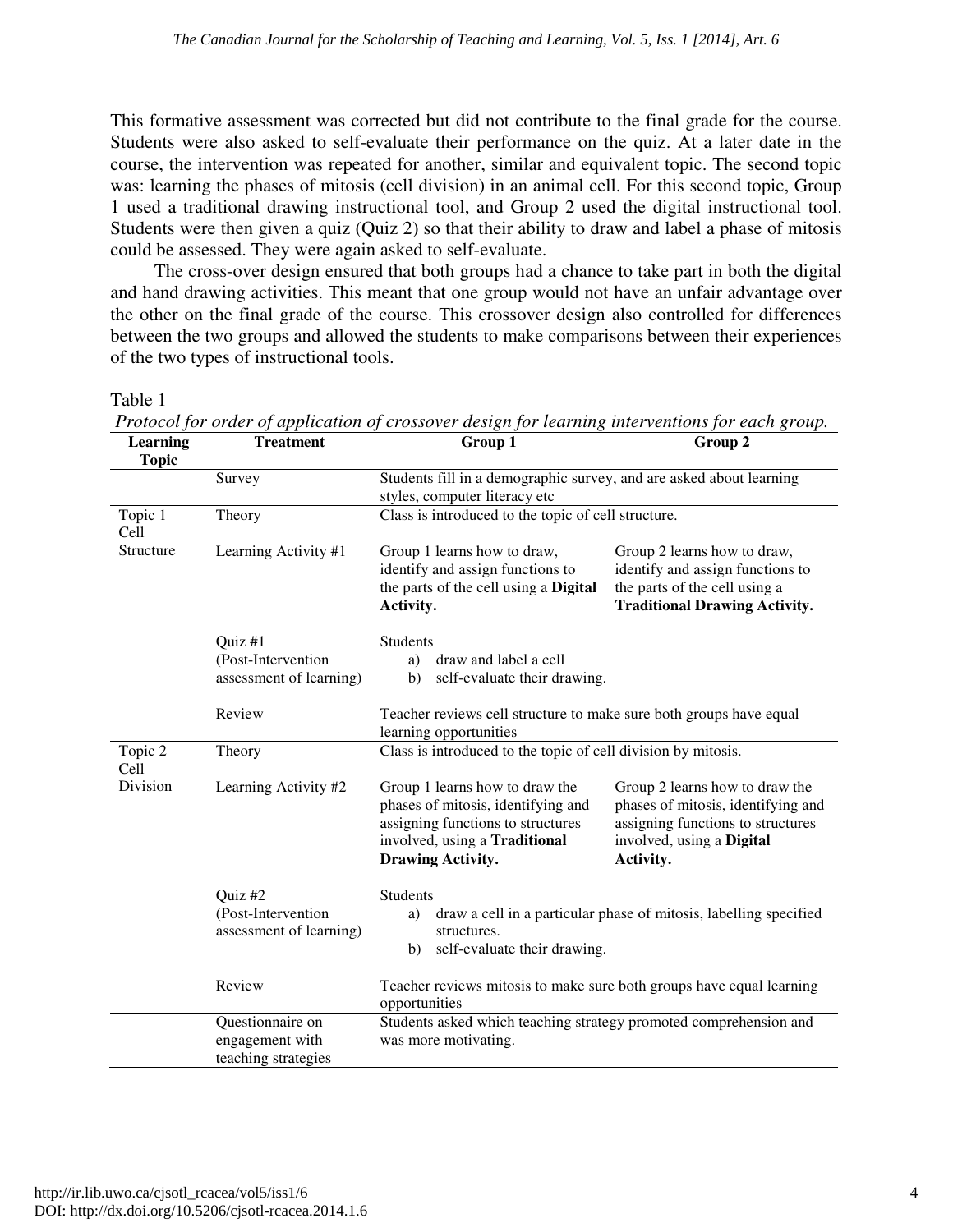The quizzes were collected and photocopied. The originals were marked and immediately returned to the students to provide feedback. The photocopies were given to a third party, the coder (a retired professional who had not previously taught the students). The coder removed student names on the quizzes, and replaced them with a code. He also administered and collected consent forms, and administered, collected and coded the pre-study survey. Those students who did not wish to participate took part in the course work with the other students, but the data they generated was not used in the study. In order to avoid bias in the data generated, students were given a variety of similar assessments that were not included in the study; in doing this, the two particular exercises of the study were disguised. Without this precaution, the students might have been influenced to adopt a different approach for the two "special" assignments. After the students had completed both quizzes, received feedback, and been tested on the material in a unit test, they were asked to fill out a questionnaire about which instructional tool they had preferred and felt had been more useful for learning the material. The questionnaire, based on one developed by Caulfield (2010), used a Likert scale to compare students' perceptions of interest, effort, difficulty, value, and confidence in the two types of learning activities. Caulfield found very high correlations with task engagement for these variables, ranging from  $r = 0.96$  ( $p <$ 0.0005) for value and  $r = 0.79$  ( $p < 0.0005$ ) for difficulty. Students were also asked semistructured questions to report their feeling about which type of instructional tool they enjoyed the most and found most valuable. In addition, the questionnaire asked students to estimate the time they had spent studying for each of the two quizzes, as a measure of task engagement.

These questionnaires were collected by a student and sent to the coder in a sealed envelope. The photocopied quizzes were marked by a fourth person (also a retired professional who had not previously taught these students). By these measures, the possibility of the introduction of bias into the marking process was reduced. All students had the same teacher and as much as possible the same experience of the course except for the one factor we examined: the digital manipulation compared to hand drawing of images. They were assigned into random groups by the researcher. The instructional tools were equivalent in difficulty level and time requirement.

#### **Results**

#### **Controlling for Possible Confounding Variables**

Participants were randomly divided into two groups: Group 1 and Group 2. The survey administered at the start of the study revealed a Pure and Applied Science class that was mostly male, highly familiar with digital media, mostly uninterested in studying biology, and with no particular interest in drawing.

Students in both groups exhibited an equal distribution of visual/aural/read/write and kinaesthetic learners. There were no significant differences in learning styles between the two groups. Spearman Rho correlations were carried out for each of the survey responses and Group 1 and Group 2 grades. There were no significant correlations between survey responses and grades except for two instances: for Group 1, there was a weak but significant negative correlation between a higher grade and a higher skill in drawing, where  $r(17)= 0.54$ ,  $p= 0.03$ ; and for Group 2, there was a weak but significant positive correlation between a higher grade and a higher frequency of playing video games, where  $r(16) = 0.49$ , p= 0.003. The lack of any strong correlations between survey responses and grades supports the assertion that the two groups were structurally similar in demographics and skills.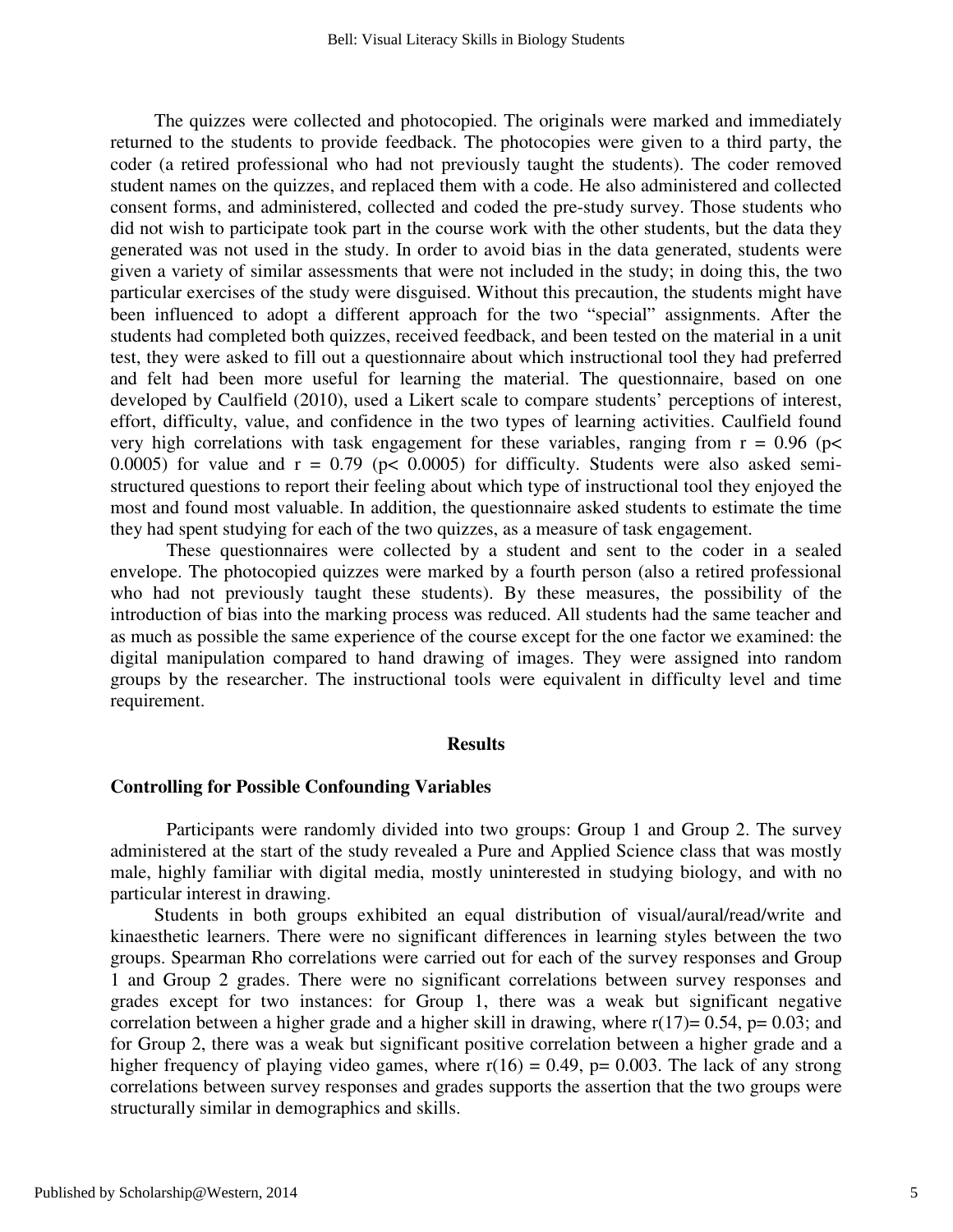To assess whether the two quizzes were equitable, the data were tested to see if there was a difference in grades between the two quizzes for all of the students. A paired samples t test and a Wilcoxon signed ranks test (for non-parametric data) was carried out for Quiz 1 [mean =16.08] out of 20 (or 80%) with a standard deviation of 2.17 ( $n=32$ )] and Quiz 2 [mean = 15.45 out of 20 (or 77 %) with a standard deviation of 2.67 (n=32)]. There was no significant difference between the two quizzes.

#### **Visual Literacy Learning Outcomes**

The first hypothesis tested in this study was that there is a significant difference in the visual literacy learning outcomes between those learning using digital instructional tools compared to those learning using traditional drawing instructional tools. The learning outcomes were assessed using Quiz 1 and Quiz 2, and are shown in Figures 2 and 3. For Quiz 1 (drawing and labelling a cell), the average grade for Group 1 (that learned to draw the cell by computer) was 15.31 out of 20 (or 76%) with a standard deviation of 2.20 (n=16). The average grade for Group 2 (that learned to draw the cell on paper) was higher, at 16.94 out of 20 (or 85%) with a standard deviation of 1.86 (n=17) (see Figure 2). An Independent Means t-test (2-tailed) showed that there was a significant difference between the groups where  $t(31) = -2.29$ ,  $p = 0.03$ .



*Figure 2*. Average grades (out of 20) and standard deviations for Quiz 1.

The evidence supported the hypothesis that there is a significant difference in the visual literacy learning outcomes between those learning using digital instructional tools compared to those learning using traditional drawing instructional tools. Furthermore, the evidence suggested that learning outcomes were improved when students learned by drawing than when they learned on the computer. The sample size was small, but the homogeneity of the sample validated this outcome.

For Topic 2 (drawing and labelling a cell in anaphase of mitosis), the groups crossed over so that Group 1 used a traditional drawing instructional tool to learn the material, and Group 2 used a computer to learn the material. For Quiz 2, the effect of the choice of learning tool was less clear. As shown in Figure 3, there was no significant difference between the groups. The average grade for Group 2 (that learned to draw the phases of mitosis using a computer) was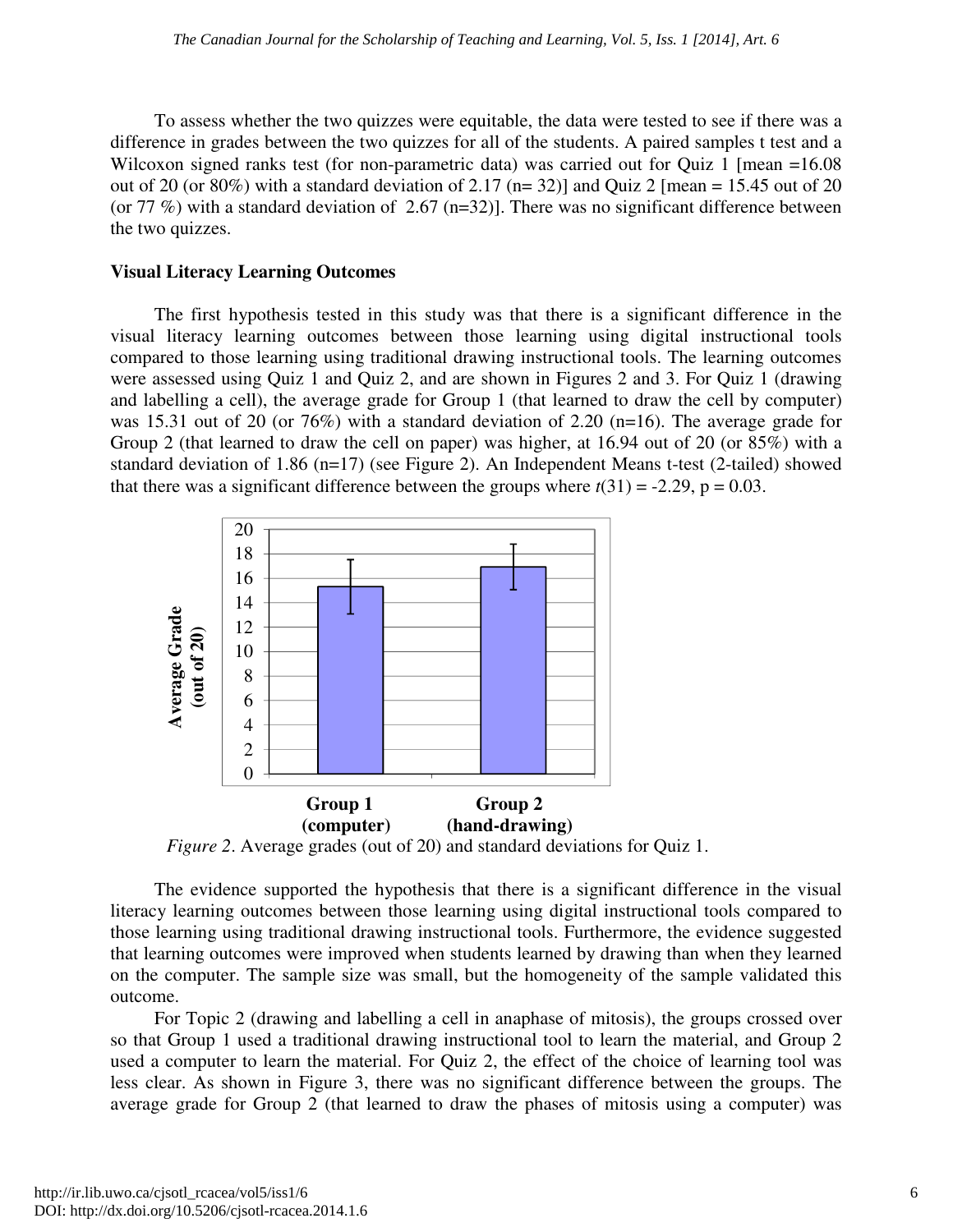16.56 out of 20 (or 83%) with a standard deviation of 2.31 ( $n=17$ ). The average grade for Group 1 (that learned to draw the phases of mitosis on paper) was higher, at 16.88 out of 20 (or 84%) with a standard deviation of  $3.28$  (n=15; one student was absent, and one quiz was discarded for marking as it was illegible).



*Figure 3.* Average grades (out of 20) and standard deviations for Quiz 2.

#### **Self-evaluation Outcomes**

The second hypothesis tested in this study was that students who used digital instructional tools to learn more accurately assessed themselves compared to those who used traditional drawing instructional tools. To test this hypothesis, students were asked to complete a selfevaluation of their work for each of the two quizzes, using the same assessment criteria as the teacher. There was no significant correlation of these self-evaluation grades with the teacher's grades for either Quiz 1 or Quiz 2, regardless of whether the student learned the material by drawing or by using a computer (see Table 2). Therefore there was no evidence to support the above hypothesis.

| Corretation between statem self-evaluation and leacher grade for Quizzes I and 2 |               |              |         |              |  |  |
|----------------------------------------------------------------------------------|---------------|--------------|---------|--------------|--|--|
|                                                                                  | <b>Ouiz 1</b> |              | Quiz 2  |              |  |  |
|                                                                                  |               | Significance |         | Significance |  |  |
|                                                                                  |               | $(2-tailed)$ |         | $(2-tailed)$ |  |  |
| Group 1                                                                          | 0.062         | 0.841        | 0.512   | 0.051        |  |  |
| Group 2                                                                          | 0.011         | 0.966        | $-0.13$ | 0.631        |  |  |

Table 2 *Correlation between student self-evaluation and teacher grade for Quizzes 1 and 2* 

*Note.* ρ is the Spearman Rho correlation coefficient (between self-evaluation and teacher grade).

#### **Task Engagement Outcomes**

The third hypothesis was that there is a significant difference in task engagement when using digital instructional tools for learning compared with using traditional drawing instructional tools for students enrolled in a college-level biology course. The data showed that students had a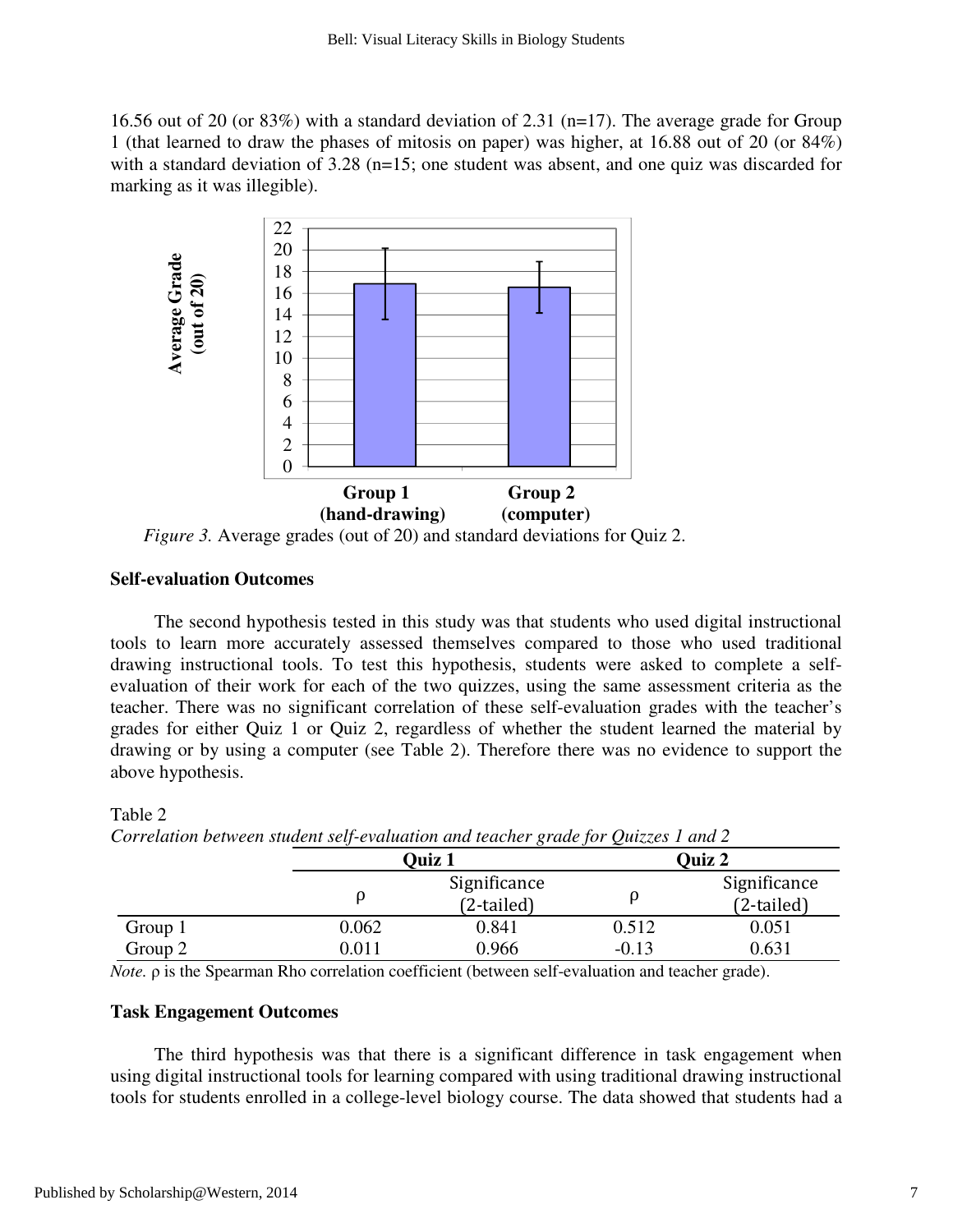higher task engagement when using digital tools, but the effect was not significant. Students were asked to fill out a questionnaire about which instructional tool they had preferred. Of the 29 students who replied to the question, "Which type of learning activity did you enjoy most?," 59% chose the computer. Students in this study also felt that they learned more when using the computer: 64% of the 28 who replied chose the computer when asked, "Which type of learning activity did you feel had more value?" Most students (60% of the 30 who replied) said that they would prefer to use a computer if they had to learn a new topic. However, a chi square test showed that, for these measurements, there were no significant differences in task engagement between using the computer and drawing on paper. Students were also asked to rank their engagement in the instructional tool on a Likert scale according to interest (corresponding to the level of engagement); effort (how much time and effort was put into the exercise); difficulty of material; value of exercise (how valuable the exercise was for learning the material); and confidence (corresponding to the level of self-efficacy). A one-way ANOVA was carried out for Quiz 1 and for Quiz 2 for each of these categories of task engagement. There was no significant difference between Group 1 and Group 2 in task engagement for any of these categories.

Another way of measuring the level of task engagement is to measure the time spent on task. In this study, the students were asked to retrospectively estimate the time they spent on each task. There was a certain degree of subjectivity inherent in these estimates. In terms of the time spent carrying out each activity, for the topic of drawing the cell, Group 1 students reported that they spent an average of 22 minutes studying using the digital instructional tool, with a standard deviation of 10 (n=13). Group 2 students reported that they spent an average of 32 minutes studying using a traditional drawing instructional tool, with a standard deviation of 12 (n=16). For the topic of learning to draw the phases of mitosis, Group 2 students reported that they spent an average of 37 minutes studying using the digital instructional tool, with a standard deviation of 14 (n=15). Group 1 students reported that they spent an average of 22 minutes studying using a traditional drawing instructional tool, with a standard deviation of 19 (n=9).

An Independent Means *t*-test (2-tailed) showed that for Quiz 1, Group 2 students spent a significantly longer amount of reported time than Group 1 t( $27$ ) = -2.38, p = 0.024. For Quiz 2, Group 2 spent a significantly longer amount of reported time than Group 1, where  $t(22) = -2.32$ , p  $= 0.03$ . For the first quiz, Group 2 students were studying by drawing.

For the two questions, "Which type of learning activity did you enjoy the most?" and, "Which type of learning activity did you feel had more value (that you actually learned more from)?," students were asked to explain why they had responded computer or hand-drawing. A content analysis of their answers was used to categories their responses. The numbers in each category are too small for statistical analysis, but some themes can be observed. Most students (17 out of 29 responses) preferred the computer. Of these 17, most (10) said that it was because it was more interactive. One student thought that the information was more detailed and precise on the computer, and one student thought it helped him/her to retain the information better. Four students thought it was easier to use the computer. On the other hand, many of the students who preferred hand drawing said that this was because they loved to draw (5) and that it was easier and simpler (2). They said that drawing was more hands on and individual (2), and four of them felt that they retained more information from drawing. There was no attempt to match these responses to performance on the assessment, since the numbers were too low to attain statistical significance.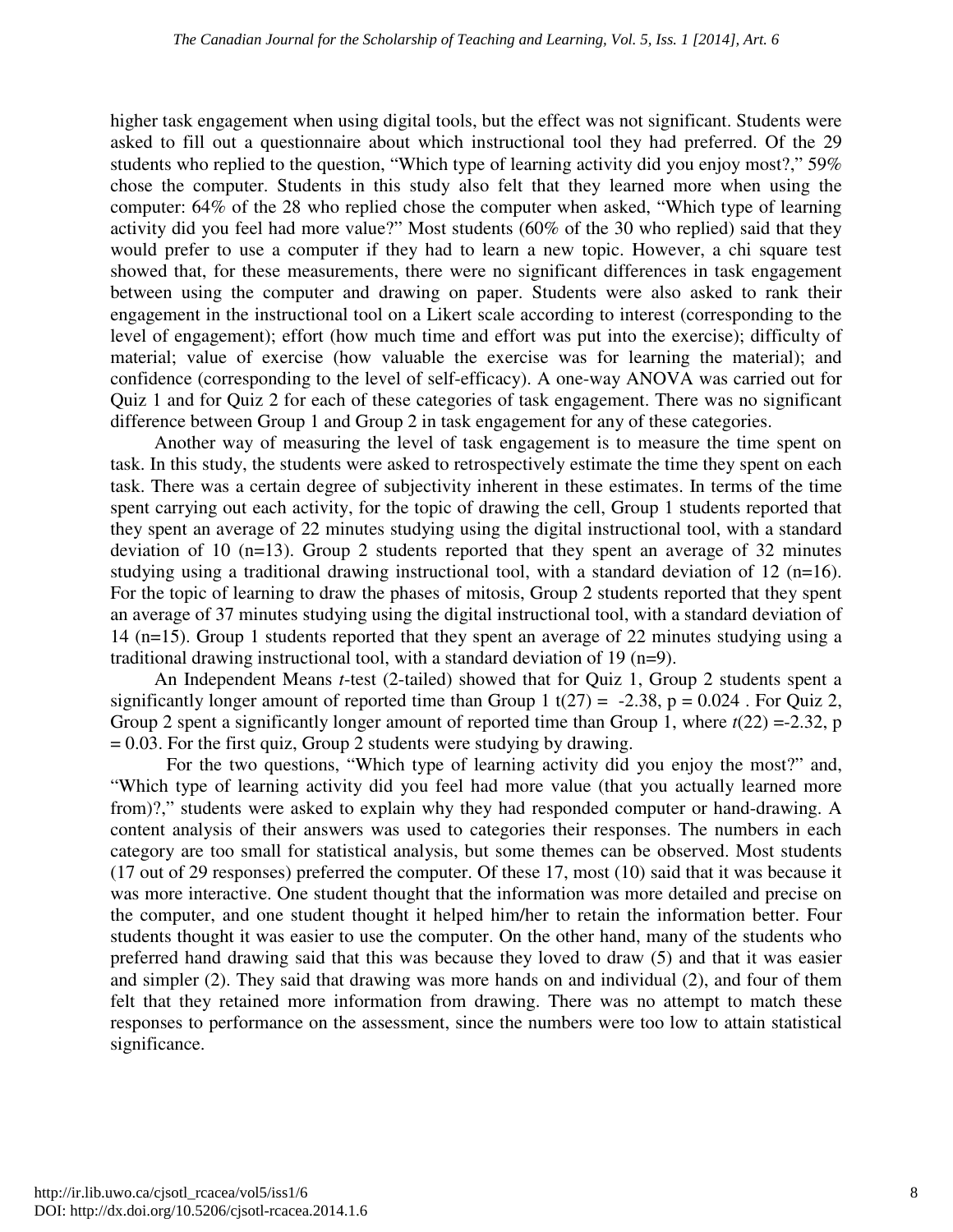#### **Discussion**

This study addresses a gap in existing literature by examining the outcomes of learning biology using either guided drawing or a digital activity. It is centred on the idea that Digital Natives and Digital Immigrants have different cognitive structures and communicate differently, especially in the use of imagery. Many commentators agree with Oblinger and Oblinger (2005) who say, "The Net Gen [sic] are more visually literate than previous generations; many express themselves [sic] using images. They are able to weave together images, text, and sound in a natural way" (p. 25). Brain structure can be changed by the actions that we do (Doidge, 2007), and it has been shown that learning through electronic media alters the way that learners process the material (Moore, 2003). However, there are challenges to the view that there is a generation of Digital Natives. Kirschner & van Merriënboer (2013) report on studies that show there is little evidence that the current generation of students is particularly proficient at using technology for learning.

For proponents of the existence of Digital Natives, the expectation would be that the students in this particular study learn better using digital tools, because they are male teenagers, highly computer literate and used to using electronic media, and can be considered to be Digital Natives. According to Prensky (2001b), the brains of Digital Natives are actually physically different from the brains of Digital Immigrants. The fact that they have been playing several hours of video games per week, with a sharp focus of attention, frequent rewards, problem solving challenges, with repetition and reinforcement, means that their brains are programmed to deal with digital technology, just as the brains of a previous generation were programmed to be able to read (Prensky, 2001b). Reading requires linear, explicit and logical thought carried out by the left hemisphere, whereas the brains of Digital Natives use more right hemisphere types of thinking (Prensky, 2001b). From studies on teenage brain development (Arnett, 2000), the male teenage brain develops the frontal lobe areas controlling logic and reason more slowly than the female teenage brain. This study tested the hypothesis that these male teenage Digital Natives would have better learning outcomes when using digital tools than when using guided drawing, which is slower, more linear and more labour intensive.

In fact, this study showed that when learning to draw the cell, students gained significantly higher grades when they learned using the traditional drawing instructional tool compared to when they learned using the digital instructional tool. The difference was less clear for the second drawing exercise, but it is presumed that by this time the students had gained experience from the first exercise. Group 2 students reported that they spent more time studying for Quiz 1, and this may account for the improved performance of Group 2 students in Quiz 1. However, for the second quiz, when students studied using the computer, there was no significant difference in mark compared to Group 1. Therefore, extra study time alone was not enough to improve the grade. It is still possible to conclude that the improvement in Quiz 1 was linked to studying by drawing alone.

The observation in the present study was that there were benefits to learning when drawing by hand. This concords well with studies in the field of Embodied Cognition, which demonstrate that body movement is linked to learning. A summary of research in the area of Drawing and Cognition, presented at the 2012 symposium of the Drawing Research Network (Brew, Kantrowitz, & Fava*,* 2012), highlighted the importance of drawing as a "visible trace of our cognitive processes" (p. 1), and as a way of exploring and developing new ideas. The present study points towards the importance for present-day college students to be exposed to traditional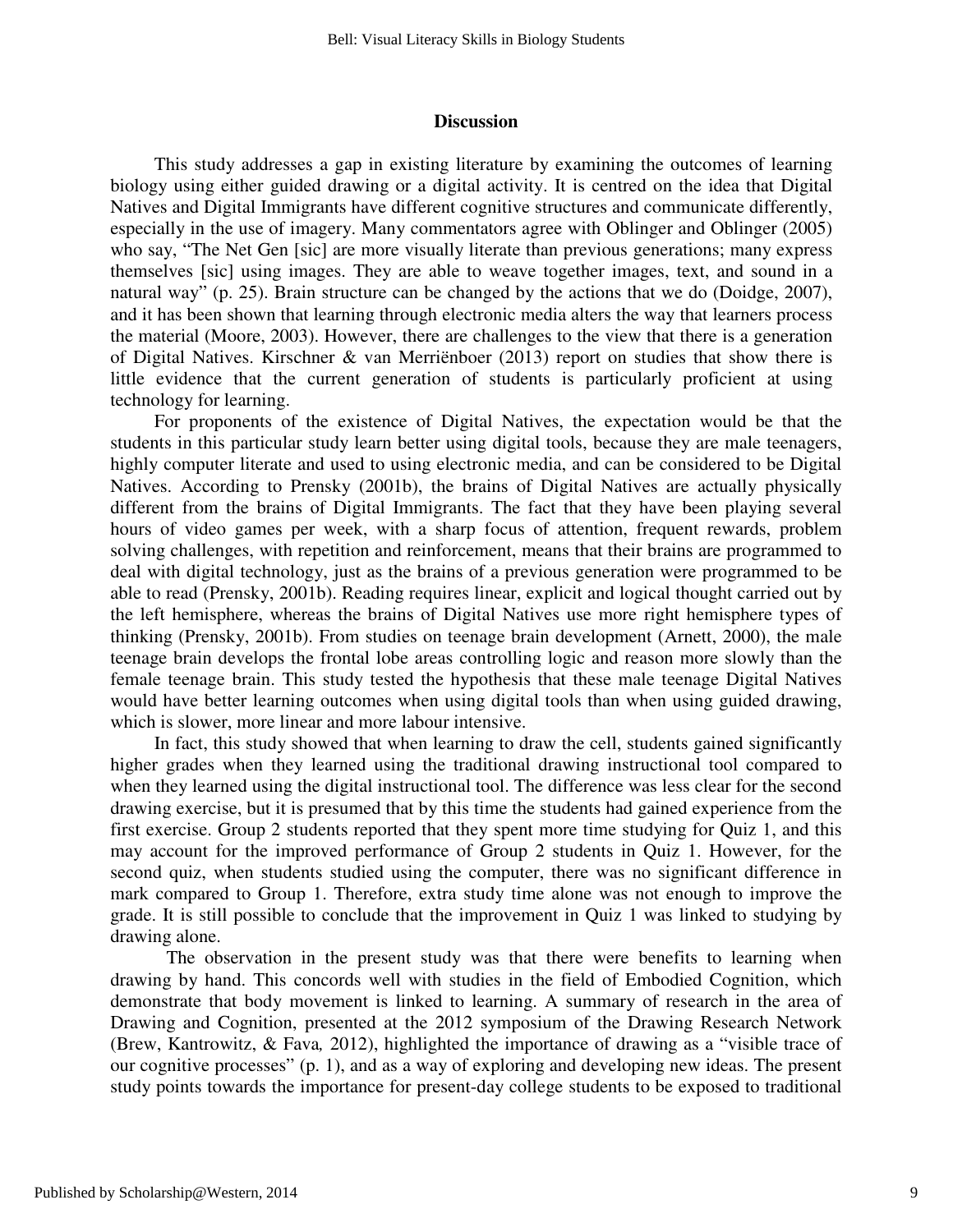drawing tasks because these are thought to enhance construction and integration of knowledge (Van Meter & Garner, 2005).

The students in this study were not very successful at evaluating their own performance – regardless of the type of instructional tool they had used. This reflects the findings in a study by D'Éon, Sadownick, Harris and Nation (2008), which shows that individual self-assessments are often inaccurate and subject to bias. In the present study, there was little correlation between the student's self-evaluation and the teacher's grade. Self-evaluation is an aspect of metacognition – thinking about one's learning. The fact that students could not accurately assess their own performance means that even though they made comments such as, "It is easier to learn my mistakes by seeing them and interacting on the PC", for learning on the computer, they were not actually able to identify their own mistakes when the computer was not there during the quiz. It is possible that the students who had learned on the computer would have performed better than the students who had learned by drawing, if the assessment itself had been on the computer. This points to an interesting area of research to address a possible disconnect between using digital tools for learning, when most exams are written on paper. That is, should the means of assessment be in the same medium as the means of learning?

The evidence did not support the hypothesis that there is a difference in level of task engagement for the two types of instructional tool. Group 2 students reported spending more time studying for both Quiz 1 and Quiz 2, compared to Group 1 students, but for both groups there was no significant difference between the amount of time spent on the digital activity and the hand-drawing activity. The results from the questionnaire indicate that students found that using the computer was more interesting, required less effort, was less difficult, and was more valuable as a learning tool (although these differences are not significant), even though students reported spending the same amount of time on average on each activity. Many of the students said they enjoyed the computer learning because it was "less work." They made statements such as, "It is easier to learn on the computer and you can practice as many times as you want.", "It was interactive and a newer way of learning", and "With the computer it was easier to visualize the information". It should be noted that the students frequently used the term "interactive" to describe a benefit of engaging in the digital activity. Interestingly, this term came from the students themselves, as the word was never used by the teacher with the students to describe the tool. This could be interpreted as a positive feature of the digital activity. Similarly, students described the positive aspects of drawing on paper, making statements such as, "Because by drawing it myself, I find it sticks in my head better. And I could really make it my own", "I liked drawing it, as I read the instructions. [The computer] was instructive but doesn't beat drawing it as you go", "I greatly enjoy drawing. When drawing or writing things I really learn". Students seemed to feel more ownership of the knowledge they had acquired. This is consistent with a neuroconstructivist view of drawing as a way to structure the brain to organize knowledge (Sheridan, 2004).

Although not a focus of this study, it was noted that the students felt that they learned more when using the computer, even though there was very little difference in performance between the two instructional tools. If anything, they performed slightly better when they learned to draw by hand on paper, but they did not perceive this. Interestingly, they wrote that they learned more using the computer because, "It contained more details," "…it had more information," and "The information is more precise, so learning is facilitated and simple". This was purely a question of perception, because the images and information were identical for both learning activities. This speaks to another element in the conceptual framework of this study – McLuhan's (1964) theory of the power of the medium as the message. Their belief that the digital tool gave better learning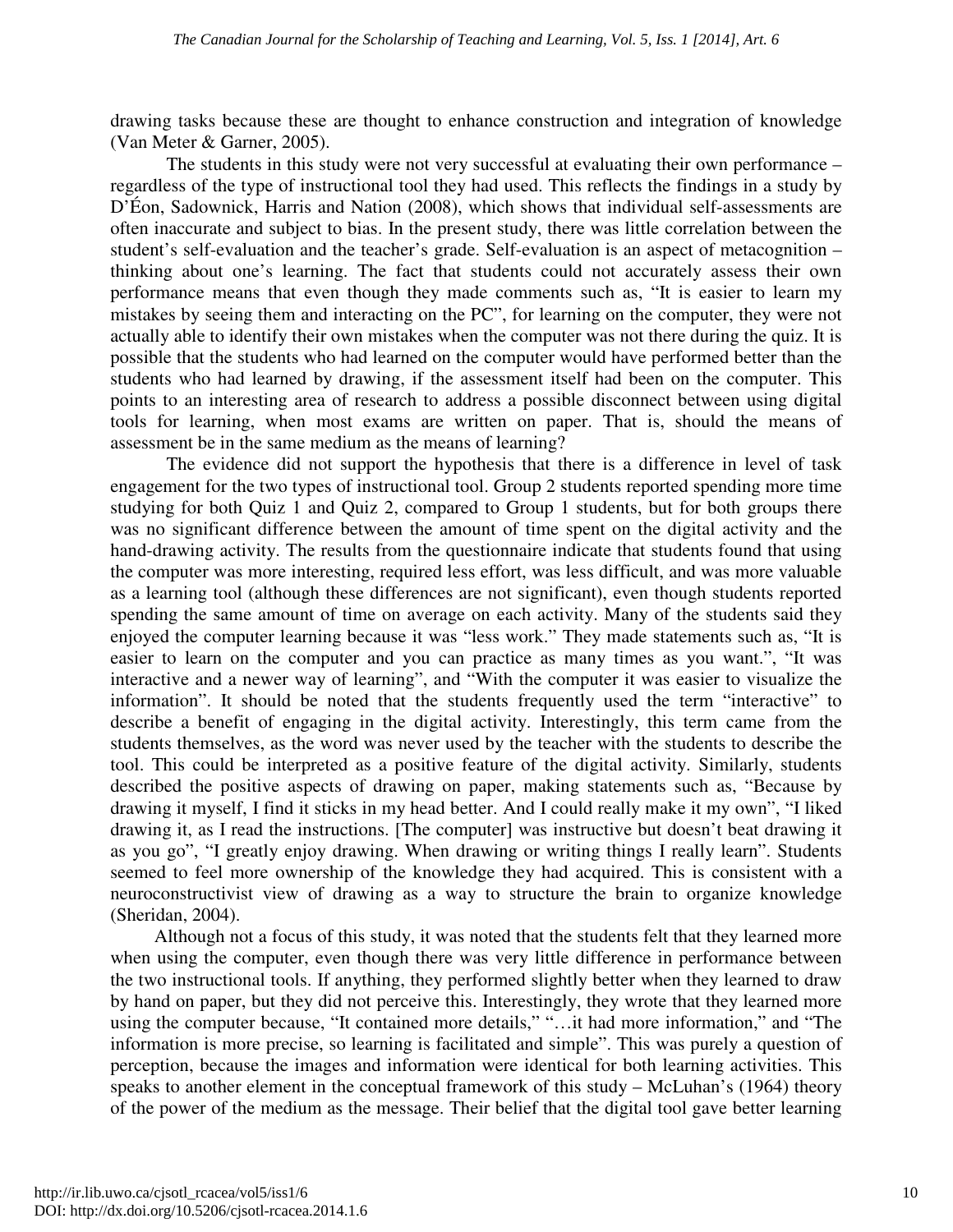outcomes than hand-drawing also speaks to the degree to which our expectations influence our perceptions. The article by Kirschner and van Merriënboer (2013) discusses the problem that the preferred way of learning may not be the most productive way of learning, and suggests that it might be desirable to choose learning activities that compensate for preferences in one learning style or inclination; that is, if students prefer to learn with the use a computer, then that is all the more reason to encourage the use of traditional drawing activities. On the other hand, it could be argued that students might feel more satisfied with their learning when they are using a computer, and therefore be more motivated to learn.

Extension of the findings from this study to a wider context is limited because of the small sample size involved. Though small, the sample is very homogeneous which helps validate the conclusions, but also limits the applications of these findings to other groups of students.

One important limitation to the study is the relatively simple nature of the digital images. This was done deliberately in order to make a direct a comparison with the drawing instruction, but it could be expected that more colourful and dynamic digital tools would be more engaging and motivating to work with. A problem with using high quality images is that they are often protected by copyright, and are therefore less affordable and accessible. It is therefore important that there should be more empirical studies about the real benefit of using these tools, since their use implies a change in decisions about investment into pedagogical resources. This study points the way to developing further studies on a larger scale, with a more in-depth examination of how these tools affect metacognition, as well as perceptions about learning, and feelings of selfefficacy and motivation to learn.

#### **Conclusions**

This study was designed to test the hypotheses that for students enrolled in a college level biology course, who are learning visual material in the form of diagrams, there is a significant difference in the visual literacy learning outcomes, accuracy of self-evaluation and task engagement between those learning using digital instructional tools, compared to those learning using traditional drawing instructional tools. This study found no evidence to support the hypotheses that there is a difference in accuracy of self-evaluation or level of task engagement when learning using a traditional drawing instructional tool or using a digital instructional tool. In terms of learning outcomes, however, students who learned the material by drawing had a significantly higher grade on the initial quiz than students who learned the same material by computer. Therefore, this study does not provide any evidence to support claims that using digital technology improves learning of cell structures to any greater extent than traditional drawing methods. It should be noted, however, that the sample for this study was small and select, and so a general conclusion cannot readily be made, but it does put into question the efficacy of using digital media for teaching, and indicates that further studies are warranted.

#### **References**

- Ainsworth, S., Prain, V., & Tytler, R. (2011). Drawing to learn in science. *Science, 333*(6046), 1096-1097. http://dx.doi.org/10.1126/science.1204153
- Arnett, J.J. (2000). Emerging adulthood: A theory of development from the early teens through the twenties, *American Psychologist, 55*(5), 469-480. http://dx.doi.org/10.1037/0003- 066X.55.5.469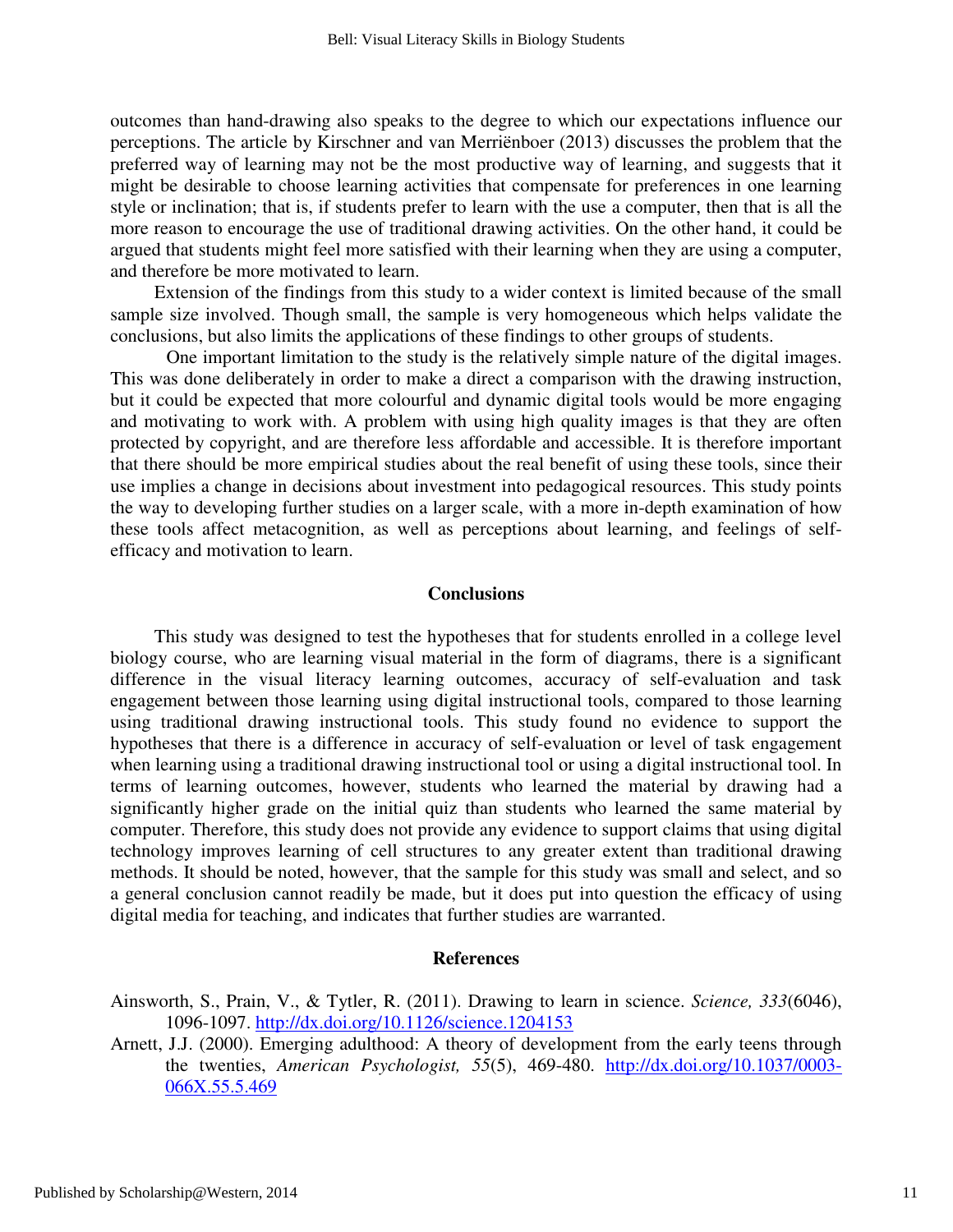Brew, A., Kantrowitz, A. & Fava, M. (2012). Drawing connections: New directions in drawing and cognition research, *DRN Conference presentation 11.09.2012.* Retrieved, February 19, 2014 from

http://www.academia.edu/2374877/Drawing\_Connections\_new\_directions\_in\_drawing\_a nd\_cognition\_research

- Brumberger, E. (2011), Visual literacy and the digital native: An examination of the Millenial Learner, *Journal of Visual Literacy, 30*(1), 19-46.
- Caulfield, J. (2010). Applying graduate student perceptions of task engagement to enhance learning conditions. *International Journal for the Scholarship of Teaching and Learning, 4*, 1-18. Retrieved May 7, 2013 from http://digitalcommons.georgiasouthern.edu/cgi/viewcontent.cgi?article=1208&context=ijsotl
- D'Eon, M. F., Sadownick, L., Harris, A. & Nation, J. (2008). Using self-assessments to detect workshop success: Do they work? *American Journal of Evaluation, 29*, 92-98. http://dx.doi.org/10.1177/1098214007312630
- Doidge, N. (2007). *The Brain that changes itself: Stories of personal triumph from the frontiers of brain science*, New York, NY, Viking Press.
- Fleming, N. D. & Mills, C. (1992). Not another inventory, rather a catalyst for reflection, *To Improve the Academy*, *11*, 137.
- Kirschner, P. & van Merriënboer, J. J. G. (2013). Do learners really know best? Urban legends in education, *Educational Psychologist, 48*(3), 169-183. http://dx.doi.org/10.1080/00461520.2013.804395
- Hulme, C. (1979). The interaction of visual and motor memory for graphic forms following tracing, *Quarterly Journal of Experimental Psychology, 31*, 249-261. http://dx.doi.org/10.1080/14640747908400724
- Kozma, R. B. (1991). Learning with media, *Review of Educational Research, 61*, 179–211. http://dx.doi.org/10.3102/00346543061002179
- Lakoff, G. & Johnson, M. (1999). *Philosophy in the Flesh: The Embodied Mind and Its Challenge to Western Thought,* Basic Books, New York.
- Mangen, A. & Velay, J-L (2011) Digitizing literacy: Reflections on the haptics of writing. *Advances in Haptics*, Intech. Retrieved April 19, 2012 from http://www.intechopen.com/books/advances-in-haptics
- McLuhan, M. (1964). *Understanding media: The extensions of Man.* New York, NY,McGraw Hill.
- Moore, M. G. & Anderson, F. M. (2003).*Handbook of distance education*. Mahwah, NJ, Erlbaum Associates.
- Oblinger, D. G., & Oblinger, J. L. (2005). Is it age or IT: First steps toward understanding the net generation. In Oblinger, D. G., & Oblinger, J. L. (Eds.), *Educating the net generation* (pp. 2.1-2.20), Educause. Retrieved April 12, 2012 from www.educause.edu/educatingthenetgen/
- Pintrich, P. & Schunk, D. (1996). *Motivation in education: Theory, research and applications,*  Englewood-Cliffs, NY, Prentice-Hall, Inc.
- Prensky, M. (2001a). Digital natives: digital immigrants [Electronic version]. *MCB University Press: On the Horizon, 9*(5), 1-5. Retrieved November 28, 2010, from http://www.nnstoy.org/download/technology/Digital%20Natives%20- %20Digital%20Immigrants.pdf.